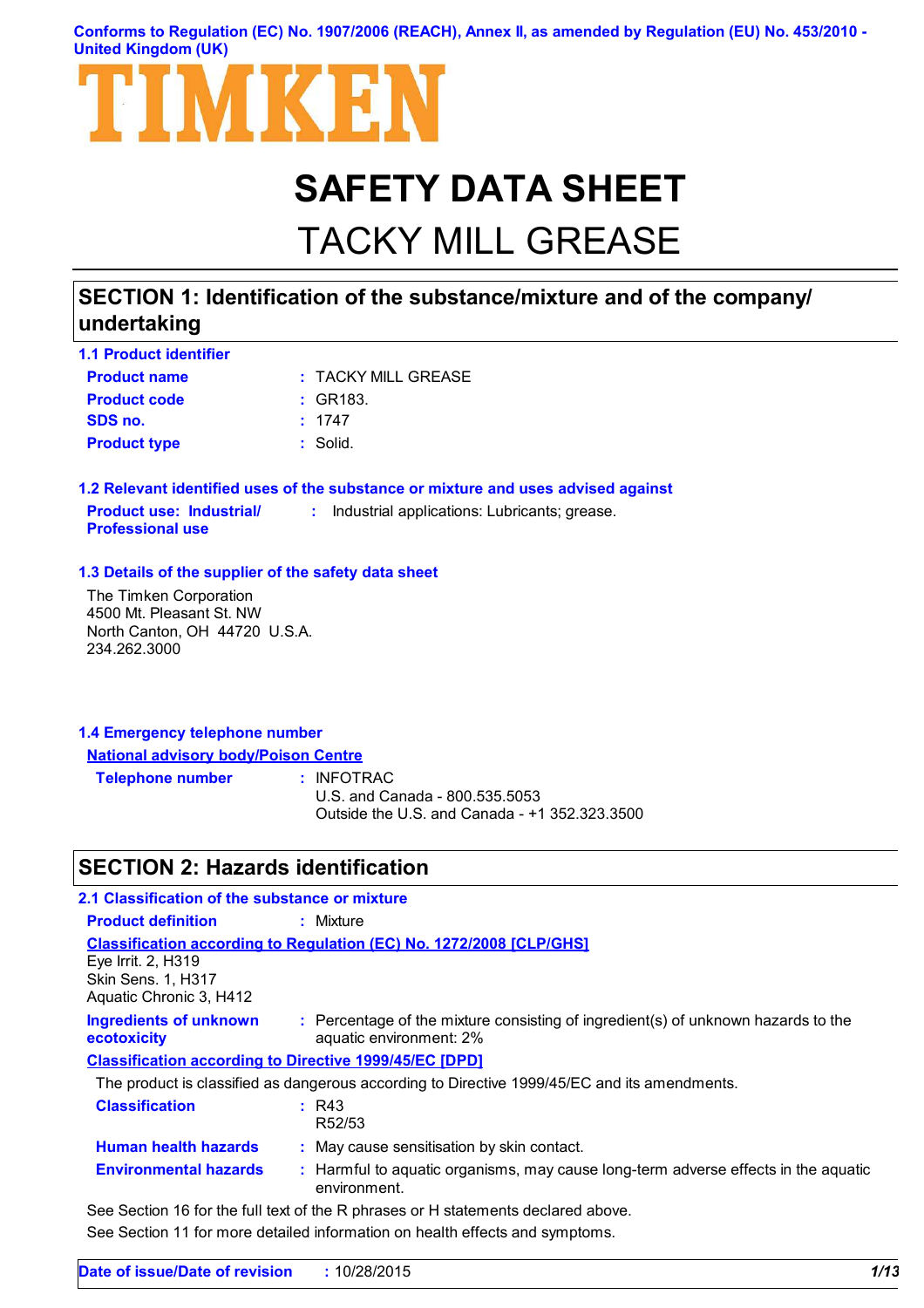# **SECTION 2: Hazards identification**

| <b>2.2 Label elements</b>                                                                                                                                       |                                                                                                                                       |
|-----------------------------------------------------------------------------------------------------------------------------------------------------------------|---------------------------------------------------------------------------------------------------------------------------------------|
| <b>Hazard pictograms</b>                                                                                                                                        |                                                                                                                                       |
|                                                                                                                                                                 |                                                                                                                                       |
|                                                                                                                                                                 |                                                                                                                                       |
| <b>Signal word</b>                                                                                                                                              | : Warning                                                                                                                             |
| <b>Hazard statements</b>                                                                                                                                        | : Causes serious eye irritation.<br>May cause an allergic skin reaction.<br>Harmful to aquatic life with long lasting effects.        |
| <b>Precautionary statements</b>                                                                                                                                 |                                                                                                                                       |
| <b>Prevention</b>                                                                                                                                               | : Wear protective gloves. Wear eye or face protection. Avoid release to the<br>environment.                                           |
| <b>Response</b>                                                                                                                                                 | : IF IN EYES: Rinse cautiously with water for several minutes. Remove contact lenses,<br>if present and easy to do. Continue rinsing. |
| <b>Storage</b>                                                                                                                                                  | : Not applicable.                                                                                                                     |
| <b>Disposal</b>                                                                                                                                                 | : Dispose of contents and container in accordance with all local, regional, national and<br>international regulations.                |
| <b>Hazardous ingredients</b>                                                                                                                                    | : Sulfonic acids, petroleum, calcium salts<br>calcium dodecylbenzenesulphonate<br>N-1-naphthylaniline                                 |
| <b>Supplemental label</b><br>elements                                                                                                                           | : Not applicable.                                                                                                                     |
| <b>Annex XVII - Restrictions</b><br>on the manufacture,<br>placing on the market and<br>use of certain dangerous<br>substances, mixtures and<br><b>articles</b> | : Not applicable.                                                                                                                     |
| <b>Special packaging requirements</b>                                                                                                                           |                                                                                                                                       |
| <b>Containers to be fitted</b><br>with child-resistant<br>fastenings                                                                                            | : Not applicable.                                                                                                                     |
| <b>Tactile warning of danger</b>                                                                                                                                | : Not applicable.                                                                                                                     |
| <b>2.3 Other hazards</b>                                                                                                                                        |                                                                                                                                       |
| Other hazards which do                                                                                                                                          | : None known                                                                                                                          |

**Other hazards which do : N not result in classification**

# **SECTION 3: Composition/information on ingredients**

| : Mixture                                  |               |              |                                               |                                           |
|--------------------------------------------|---------------|--------------|-----------------------------------------------|-------------------------------------------|
|                                            |               |              |                                               |                                           |
| <b>Identifiers</b>                         | $\frac{9}{6}$ | 67/548/EEC   | <b>Regulation (EC) No.</b><br>1272/2008 [CLP] | <b>Type</b>                               |
| IEC: 263-093-9                             | $7 - 13$      | R43          | Skin Sens. 1, H317                            | [1]                                       |
| CAS: 61789-86-4                            |               |              |                                               |                                           |
| IEC: 247-557-8<br>dodecylbenzenesulphonate | $1 - 5$       | Xn: R22      | Acute Tox. 4, H302                            | [1]                                       |
| CAS: 26264-06-2                            |               | Xi; R41, R38 | Skin Irrit. 2, H315                           |                                           |
| IEC: 237-224-5                             | $1 - 5$       | Xi; R36/38   | Skin Irrit. 2, H315                           | $[1]$                                     |
|                                            |               |              |                                               | <b>Classification</b><br>Eye Dam. 1, H318 |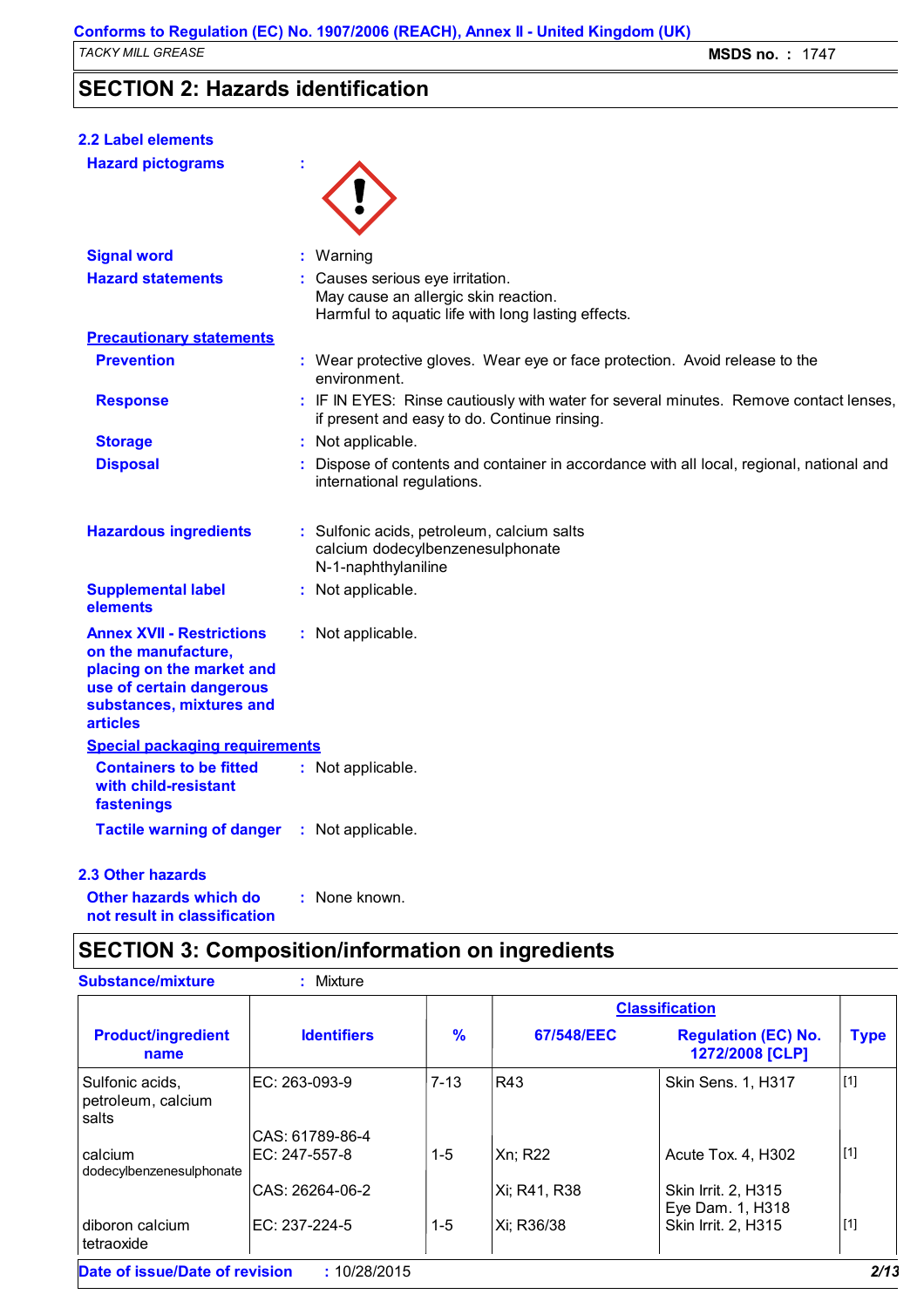### **SECTION 3: Composition/information on ingredients**

| N-1-naphthylaniline | CAS: 13701-64-9<br>IEC: 201-983-0<br>CAS: 90-30-2 | $0.1 - 1$ | Xn; R48/20/22<br>R43<br>IN: R50/53                                          | Eye Irrit. 2, H319<br>Acute Tox. 4, H302<br><b>Skin Sens. 1, H317</b><br><b>STOT RE 2, H373</b><br>Aquatic Acute 1, H400<br>Aquatic Chronic 1, H410 | $[1]$ |
|---------------------|---------------------------------------------------|-----------|-----------------------------------------------------------------------------|-----------------------------------------------------------------------------------------------------------------------------------------------------|-------|
|                     |                                                   |           | See Section 16 for<br>the full text of the R-<br>phrases declared<br>above. | See Section 16 for the<br>l full text of the H<br>statements declared<br>above.                                                                     |       |

There are no additional ingredients present which, within the current knowledge of the supplier and in the concentrations applicable, are classified as hazardous to health or the environment, are PBTs or vPvBs or have been assigned a workplace exposure limit and hence require reporting in this section.

Type

[1] Substance classified with a health or environmental hazard

[2] Substance with a workplace exposure limit

[3] Substance meets the criteria for PBT according to Regulation (EC) No. 1907/2006, Annex XIII

[4] Substance meets the criteria for vPvB according to Regulation (EC) No. 1907/2006, Annex XIII

[5] Substance of equivalent concern

Occupational exposure limits, if available, are listed in Section 8.

### **SECTION 4: First aid measures**

#### **4.1 Description of first aid measures**

| <b>Eye contact</b>                | : Immediately flush eyes with plenty of water, occasionally lifting the upper and lower<br>eyelids. Check for and remove any contact lenses. Continue to rinse for at least 10<br>minutes. Get medical attention.                                                                                                                                                                                                                                                                                                                                                                                                                                                                                                                                                                                                            |
|-----------------------------------|------------------------------------------------------------------------------------------------------------------------------------------------------------------------------------------------------------------------------------------------------------------------------------------------------------------------------------------------------------------------------------------------------------------------------------------------------------------------------------------------------------------------------------------------------------------------------------------------------------------------------------------------------------------------------------------------------------------------------------------------------------------------------------------------------------------------------|
| <b>Inhalation</b>                 | : Remove victim to fresh air and keep at rest in a position comfortable for breathing. If<br>not breathing, if breathing is irregular or if respiratory arrest occurs, provide artificial<br>respiration or oxygen by trained personnel. It may be dangerous to the person<br>providing aid to give mouth-to-mouth resuscitation. Get medical attention if adverse<br>health effects persist or are severe. If unconscious, place in recovery position and<br>get medical attention immediately. Maintain an open airway. Loosen tight clothing<br>such as a collar, tie, belt or waistband.                                                                                                                                                                                                                                 |
| <b>Skin contact</b>               | : Wash with plenty of soap and water. Remove contaminated clothing and shoes.<br>Wash contaminated clothing thoroughly with water before removing it, or wear gloves.<br>Continue to rinse for at least 10 minutes. Get medical attention. In the event of any<br>complaints or symptoms, avoid further exposure. Wash clothing before reuse.<br>Clean shoes thoroughly before reuse.                                                                                                                                                                                                                                                                                                                                                                                                                                        |
| <b>Ingestion</b>                  | : Wash out mouth with water. Remove dentures if any. Remove victim to fresh air and<br>keep at rest in a position comfortable for breathing. If material has been swallowed<br>and the exposed person is conscious, give small quantities of water to drink. Stop if<br>the exposed person feels sick as vomiting may be dangerous. Do not induce<br>vomiting unless directed to do so by medical personnel. If vomiting occurs, the head<br>should be kept low so that vomit does not enter the lungs. Get medical attention if<br>adverse health effects persist or are severe. Never give anything by mouth to an<br>unconscious person. If unconscious, place in recovery position and get medical<br>attention immediately. Maintain an open airway. Loosen tight clothing such as a<br>collar, tie, belt or waistband. |
| <b>Protection of first-aiders</b> | : No action shall be taken involving any personal risk or without suitable training. It<br>may be dangerous to the person providing aid to give mouth-to-mouth resuscitation.<br>Wash contaminated clothing thoroughly with water before removing it, or wear gloves.                                                                                                                                                                                                                                                                                                                                                                                                                                                                                                                                                        |

### **4.2 Most important symptoms and effects, both acute and delayed**

| <b>Potential acute health effects</b> |  |                                                     |  |  |
|---------------------------------------|--|-----------------------------------------------------|--|--|
| Eye contact                           |  | : Causes serious eye irritation.                    |  |  |
| <b>Inhalation</b>                     |  | : No known significant effects or critical hazards. |  |  |
| <b>Skin contact</b>                   |  | : May cause an allergic skin reaction.              |  |  |
| <b>Ingestion</b>                      |  | : No known significant effects or critical hazards. |  |  |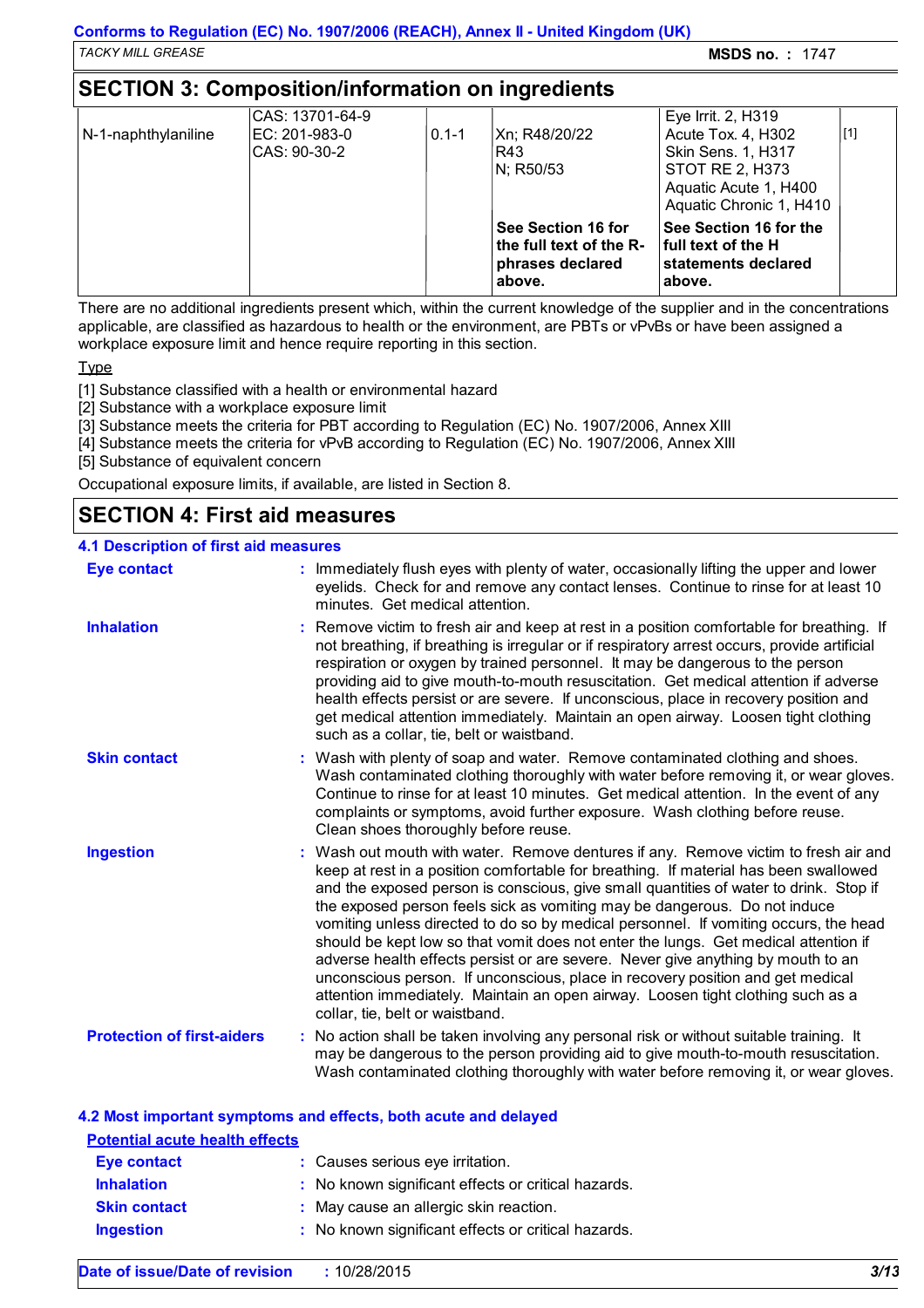### **SECTION 4: First aid measures**

| <b>Over-exposure signs/symptoms</b> |                                                                                                                                |
|-------------------------------------|--------------------------------------------------------------------------------------------------------------------------------|
| <b>Eye contact</b>                  | : Adverse symptoms may include the following:<br>pain or irritation<br>watering<br>redness                                     |
| <b>Inhalation</b>                   | : No specific data.                                                                                                            |
| <b>Skin contact</b>                 | : Adverse symptoms may include the following:<br>irritation<br>redness                                                         |
| <b>Ingestion</b>                    | : No specific data.                                                                                                            |
|                                     | 4.3 Indication of any immediate medical attention and special treatment needed                                                 |
| <b>Notes to physician</b>           | : Treat symptomatically. Contact poison treatment specialist immediately if large<br>quantities have been ingested or inhaled. |

**Specific treatments :** No specific treatment.

# **SECTION 5: Firefighting measures**

| 5.1 Extinguishing media<br><b>Suitable extinguishing</b><br>media | : Use an extinguishing agent suitable for the surrounding fire.                                                                                                                                                                                                                                                                                                     |
|-------------------------------------------------------------------|---------------------------------------------------------------------------------------------------------------------------------------------------------------------------------------------------------------------------------------------------------------------------------------------------------------------------------------------------------------------|
|                                                                   |                                                                                                                                                                                                                                                                                                                                                                     |
| <b>Unsuitable extinguishing</b><br>media                          | : None known.                                                                                                                                                                                                                                                                                                                                                       |
|                                                                   | 5.2 Special hazards arising from the substance or mixture                                                                                                                                                                                                                                                                                                           |
| <b>Hazards from the</b><br>substance or mixture                   | : This material is harmful to aquatic life with long lasting effects. Fire water<br>contaminated with this material must be contained and prevented from being<br>discharged to any waterway, sewer or drain.                                                                                                                                                       |
| <b>Hazardous thermal</b><br>decomposition products                | Decomposition products may include the following materials:<br>carbon dioxide<br>carbon monoxide<br>sulfur oxides<br>metal oxide/oxides                                                                                                                                                                                                                             |
| <b>5.3 Advice for firefighters</b>                                |                                                                                                                                                                                                                                                                                                                                                                     |
| <b>Special protective actions</b><br>for fire-fighters            | : Promptly isolate the scene by removing all persons from the vicinity of the incident if<br>there is a fire. No action shall be taken involving any personal risk or without suitable<br>training.                                                                                                                                                                 |
| <b>Special protective</b><br>equipment for fire-fighters          | Fire-fighters should wear appropriate protective equipment and self-contained<br>breathing apparatus (SCBA) with a full face-piece operated in positive pressure<br>mode. Clothing for fire-fighters (including helmets, protective boots and gloves)<br>conforming to European standard EN 469 will provide a basic level of protection for<br>chemical incidents. |

# **SECTION 6: Accidental release measures**

|                                | 6.1 Personal precautions, protective equipment and emergency procedures                                                                                                                                                                                                                                                                                                         |
|--------------------------------|---------------------------------------------------------------------------------------------------------------------------------------------------------------------------------------------------------------------------------------------------------------------------------------------------------------------------------------------------------------------------------|
| For non-emergency<br>personnel | : No action shall be taken involving any personal risk or without suitable training.<br>Evacuate surrounding areas. Keep unnecessary and unprotected personnel from<br>entering. Do not touch or walk through spilt material. Provide adequate ventilation.<br>Wear appropriate respirator when ventilation is inadequate. Put on appropriate<br>personal protective equipment. |
| For emergency responders       | If specialised clothing is required to deal with the spillage, take note of any<br>information in Section 8 on suitable and unsuitable materials. See also the<br>information in "For non-emergency personnel".                                                                                                                                                                 |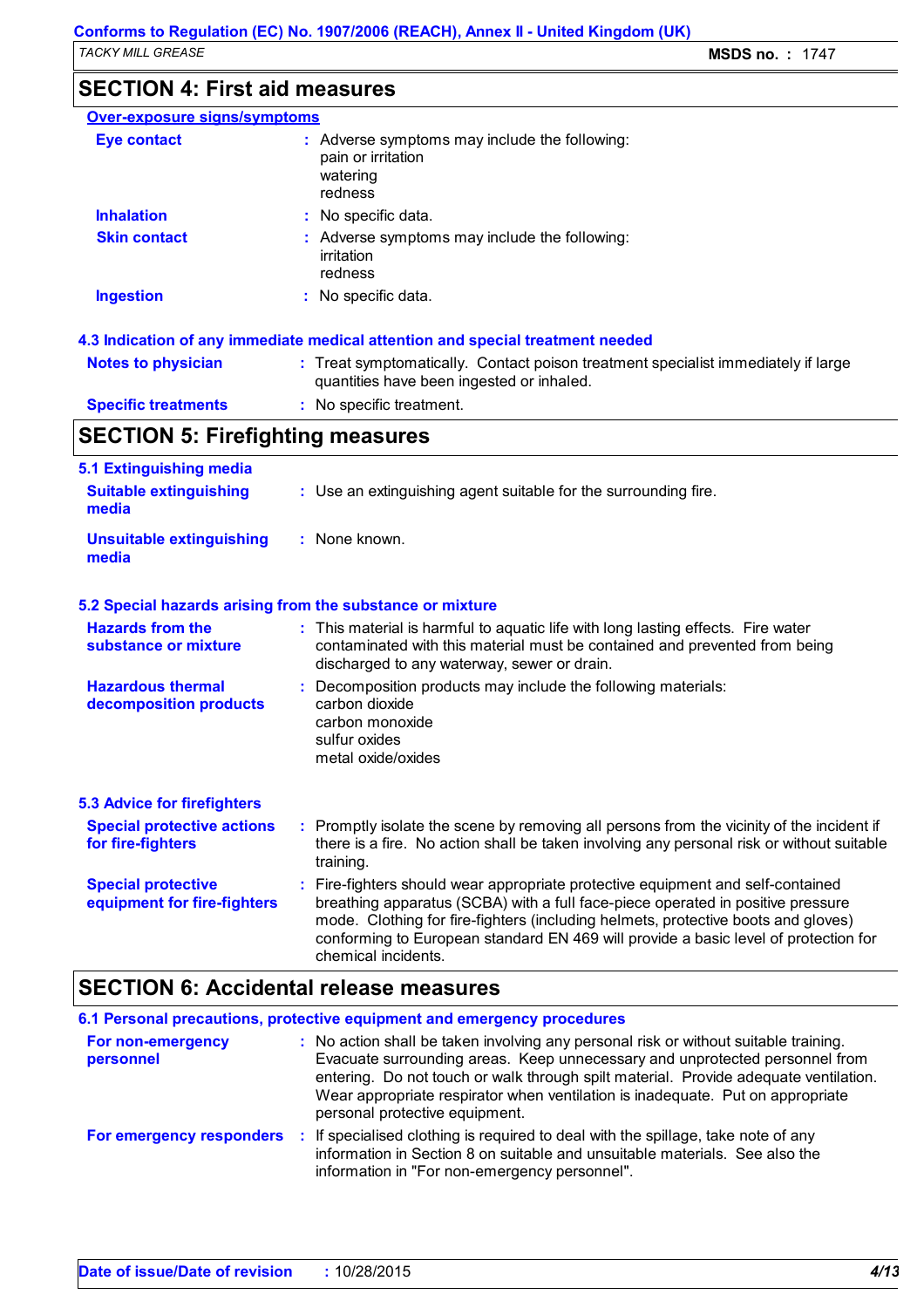### **SECTION 6: Accidental release measures**

| <b>6.2 Environmental</b><br><b>precautions</b> | : Avoid dispersal of spilt material and runoff and contact with soil, waterways, drains<br>and sewers. Inform the relevant authorities if the product has caused environmental<br>pollution (sewers, waterways, soil or air). Water polluting material. May be harmful<br>to the environment if released in large quantities.                           |
|------------------------------------------------|---------------------------------------------------------------------------------------------------------------------------------------------------------------------------------------------------------------------------------------------------------------------------------------------------------------------------------------------------------|
|                                                | 6.3 Methods and material for containment and cleaning up                                                                                                                                                                                                                                                                                                |
| <b>Small spill</b>                             | : Move containers from spill area. Avoid dust generation. Using a vacuum with HEPA<br>filter will reduce dust dispersal. Place spilled material in a designated, labeled waste<br>container. Dispose of via a licensed waste disposal contractor.                                                                                                       |
| <b>Large spill</b>                             | : Move containers from spill area. Approach the release from upwind. Prevent entry<br>into sewers, water courses, basements or confined areas. Avoid dust generation. Do<br>not dry sweep. Vacuum dust with equipment fitted with a HEPA filter and place in a<br>closed, labeled waste container. Dispose of via a licensed waste disposal contractor. |
| 6.4 Reference to other<br><b>sections</b>      | : See Section 1 for emergency contact information.<br>See Section 8 for information on appropriate personal protective equipment.<br>See Section 13 for additional waste treatment information.                                                                                                                                                         |

### **SECTION 7: Handling and storage**

The information in this section contains generic advice and guidance. The list of Identified Uses in Section 1 should be consulted for any available use-specific information provided in the Exposure Scenario(s).

#### **7.1 Precautions for safe handling**

| <b>Protective measures</b>                       | : Put on appropriate personal protective equipment (see Section 8). Persons with a<br>history of skin sensitization problems should not be employed in any process in which<br>this product is used. Do not get in eyes or on skin or clothing. Do not ingest. Avoid<br>release to the environment. Keep in the original container or an approved alternative<br>made from a compatible material, kept tightly closed when not in use. Empty<br>containers retain product residue and can be hazardous. Do not reuse container. |
|--------------------------------------------------|---------------------------------------------------------------------------------------------------------------------------------------------------------------------------------------------------------------------------------------------------------------------------------------------------------------------------------------------------------------------------------------------------------------------------------------------------------------------------------------------------------------------------------|
| <b>Advice on general</b><br>occupational hygiene | : Eating, drinking and smoking should be prohibited in areas where this material is<br>handled, stored and processed. Workers should wash hands and face before eating,<br>drinking and smoking. Remove contaminated clothing and protective equipment<br>before entering eating areas. See also Section 8 for additional information on<br>hygiene measures.                                                                                                                                                                   |

### **7.2 Conditions for safe storage, including any incompatibilities**

Store in accordance with local regulations. Store in original container protected from direct sunlight in a dry, cool and well-ventilated area, away from incompatible materials (see Section 10) and food and drink. Keep container tightly closed and sealed until ready for use. Containers that have been opened must be carefully resealed and kept upright to prevent leakage. Do not store in unlabelled containers. Use appropriate containment to avoid environmental contamination.

| 7.3 Specific end use(s)                               |                    |
|-------------------------------------------------------|--------------------|
| <b>Recommendations</b>                                | : Not available.   |
| <b>Industrial sector specific</b><br><b>solutions</b> | $:$ Not available. |

### **SECTION 8: Exposure controls/personal protection**

The information in this section contains generic advice and guidance. The list of Identified Uses in Section 1 should be consulted for any available use-specific information provided in the Exposure Scenario(s).

### **8.1 Control parameters**

### **Occupational exposure limits**

No exposure limit value known.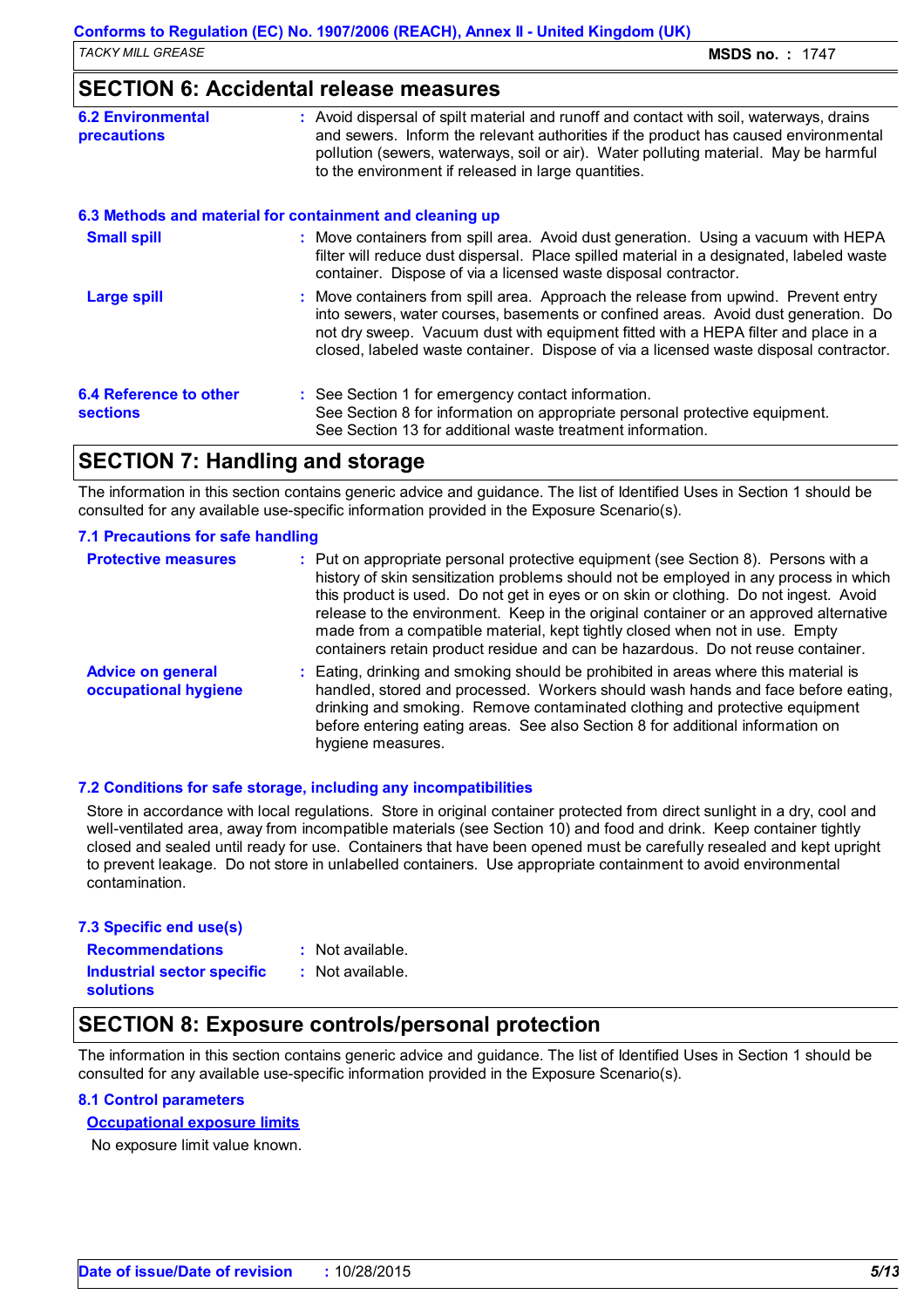# **SECTION 8: Exposure controls/personal protection**

| <b>Recommended monitoring</b><br>procedures | : If this product contains ingredients with exposure limits, personal, workplace<br>atmosphere or biological monitoring may be required to determine the effectiveness<br>of the ventilation or other control measures and/or the necessity to use respiratory<br>protective equipment. Reference should be made to monitoring standards, such as<br>the following: European Standard EN 689 (Workplace atmospheres - Guidance for<br>the assessment of exposure by inhalation to chemical agents for comparison with<br>limit values and measurement strategy) European Standard EN 14042 (Workplace<br>atmospheres - Guide for the application and use of procedures for the assessment of<br>exposure to chemical and biological agents) European Standard EN 482<br>(Workplace atmospheres - General requirements for the performance of procedures<br>for the measurement of chemical agents) Reference to national guidance<br>documents for methods for the determination of hazardous substances will also be |
|---------------------------------------------|-----------------------------------------------------------------------------------------------------------------------------------------------------------------------------------------------------------------------------------------------------------------------------------------------------------------------------------------------------------------------------------------------------------------------------------------------------------------------------------------------------------------------------------------------------------------------------------------------------------------------------------------------------------------------------------------------------------------------------------------------------------------------------------------------------------------------------------------------------------------------------------------------------------------------------------------------------------------------------------------------------------------------|
|                                             | required.                                                                                                                                                                                                                                                                                                                                                                                                                                                                                                                                                                                                                                                                                                                                                                                                                                                                                                                                                                                                             |

#### **DNELs/DMELs**

| <b>Product/ingredient name</b>              | <b>Type</b> | <b>Exposure</b>                | <b>Value</b>                  | <b>Population</b> | <b>Effects</b> |
|---------------------------------------------|-------------|--------------------------------|-------------------------------|-------------------|----------------|
| Sulfonic acids, petroleum, calcium<br>salts | <b>DNEL</b> | Long term<br><b>Inhalation</b> | 11.75 mg/<br>m <sup>3</sup>   | Workers           | Systemic       |
|                                             | <b>DNEL</b> | Long term<br>Inhalation        | 881.58 mg/<br>m <sup>3</sup>  | Workers           | Systemic       |
|                                             | <b>DNEL</b> | Long term Dermal               | $3.33$ mg/<br>kg bw/day       | <b>Workers</b>    | Systemic       |
|                                             | <b>DNEL</b> | Long term Dermal               | 1000 mg/<br>kg bw/day         | Workers           | Systemic       |
|                                             | <b>DNEL</b> | Long term Dermal               | 1.03 $mg/$<br>cm <sup>2</sup> | Workers           | Local          |
|                                             | <b>DNEL</b> | Long term<br>Inhalation        | $2.9$ mg/m <sup>3</sup>       | Consumers         | Systemic       |
|                                             | <b>DNEL</b> | Long term<br>Inhalation        | 434.78 mg/<br>m <sup>3</sup>  | Consumers         | Systemic       |
|                                             | <b>DNEL</b> | Long term Dermal               | 1.667 mg/<br>kg bw/day        | Consumers         | Systemic       |
|                                             | <b>DNEL</b> | Long term Dermal               | 1000 mg/<br>kg bw/day         | Consumers         | Systemic       |
|                                             | <b>DNEL</b> | Long term Dermal               | $0.513$ mg/<br>$\text{cm}^2$  | Consumers         | Local          |
|                                             | <b>DNEL</b> | Long term Oral                 | 0.8333 mg/<br>kg bw/day       | Consumers         | Systemic       |
|                                             | <b>DNEL</b> | Long term Oral                 | 500 mg/kg<br>bw/day           | Consumers         | Systemic       |

#### **PNECs**

| <b>Product/ingredient name</b>           | <b>Compartment Detail</b> | <b>Value</b>  | <b>Method Detail</b>     |
|------------------------------------------|---------------------------|---------------|--------------------------|
| Sulfonic acids, petroleum, calcium salts | Fresh water               | 1 $mg/l$      |                          |
|                                          | Marine water              | 1 $mg/l$      |                          |
|                                          | Sewage Treatment          | 1000 mg/l     |                          |
|                                          | Plant                     |               |                          |
|                                          | Fresh water sediment      | 226000000 mg/ | $\overline{\phantom{a}}$ |
|                                          |                           | kg dwt        |                          |
|                                          | Marine water sediment     | 226000000 mg/ | $\overline{\phantom{a}}$ |
|                                          |                           | kg dwt        |                          |
|                                          | Soil                      | 271000000 mg/ | $\overline{\phantom{a}}$ |
|                                          |                           | kg dwt        |                          |
|                                          | Secondary Poisoning       | 16.667 mg/kg  |                          |

#### **8.2 Exposure controls**

#### **Appropriate engineering controls**

**:** Good general ventilation should be sufficient to control worker exposure to airborne contaminants.

**Individual protection measures**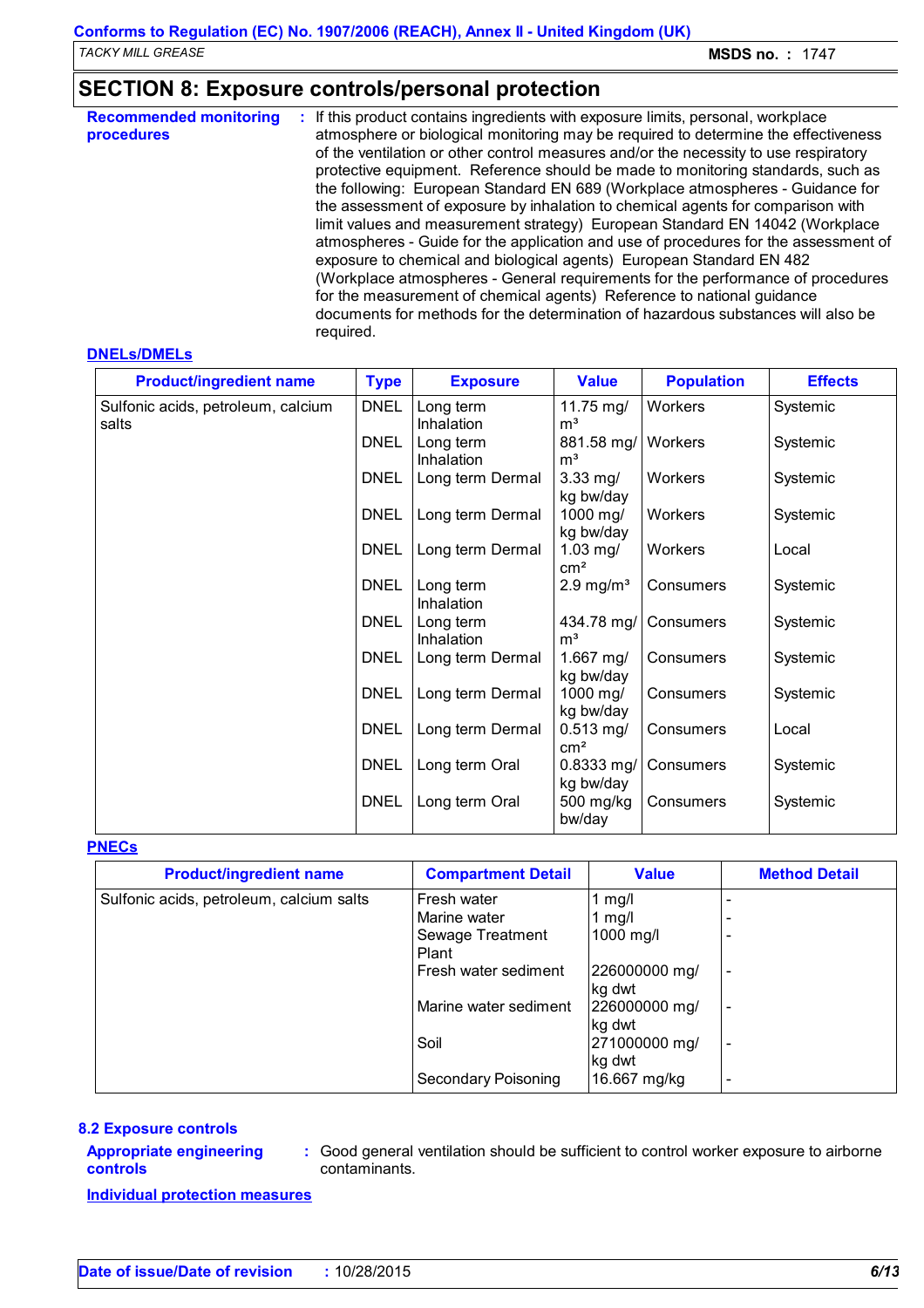# **SECTION 8: Exposure controls/personal protection**

| <b>Hygiene measures</b>                   | : Wash hands, forearms and face thoroughly after handling chemical products, before<br>eating, smoking and using the lavatory and at the end of the working period.<br>Appropriate techniques should be used to remove potentially contaminated clothing.<br>Contaminated work clothing should not be allowed out of the workplace. Wash<br>contaminated clothing before reusing. Ensure that eyewash stations and safety<br>showers are close to the workstation location.                                                                                                                                            |
|-------------------------------------------|------------------------------------------------------------------------------------------------------------------------------------------------------------------------------------------------------------------------------------------------------------------------------------------------------------------------------------------------------------------------------------------------------------------------------------------------------------------------------------------------------------------------------------------------------------------------------------------------------------------------|
| <b>Eye/face protection</b>                | : Safety eyewear complying with an approved standard should be used when a risk<br>assessment indicates this is necessary to avoid exposure to liquid splashes, mists,<br>gases or dusts. If contact is possible, the following protection should be worn,<br>unless the assessment indicates a higher degree of protection: chemical splash<br>goggles.                                                                                                                                                                                                                                                               |
| <b>Skin protection</b>                    |                                                                                                                                                                                                                                                                                                                                                                                                                                                                                                                                                                                                                        |
| <b>Hand protection</b>                    | : Chemical-resistant, impervious gloves complying with an approved standard should<br>be worn at all times when handling chemical products if a risk assessment indicates<br>this is necessary. Considering the parameters specified by the glove manufacturer,<br>check during use that the gloves are still retaining their protective properties. It<br>should be noted that the time to breakthrough for any glove material may be<br>different for different glove manufacturers. In the case of mixtures, consisting of<br>several substances, the protection time of the gloves cannot be accurately estimated. |
| <b>Body protection</b>                    | : Personal protective equipment for the body should be selected based on the task<br>being performed and the risks involved and should be approved by a specialist<br>before handling this product.                                                                                                                                                                                                                                                                                                                                                                                                                    |
| <b>Other skin protection</b>              | : Appropriate footwear and any additional skin protection measures should be<br>selected based on the task being performed and the risks involved and should be<br>approved by a specialist before handling this product.                                                                                                                                                                                                                                                                                                                                                                                              |
| <b>Respiratory protection</b>             | : Use a properly fitted, particulate filter respirator complying with an approved<br>standard if a risk assessment indicates this is necessary. Respirator selection must<br>be based on known or anticipated exposure levels, the hazards of the product and<br>the safe working limits of the selected respirator.                                                                                                                                                                                                                                                                                                   |
| <b>Environmental exposure</b><br>controls | : Emissions from ventilation or work process equipment should be checked to ensure<br>they comply with the requirements of environmental protection legislation. In some<br>cases, fume scrubbers, filters or engineering modifications to the process equipment<br>will be necessary to reduce emissions to acceptable levels.                                                                                                                                                                                                                                                                                        |

### **SECTION 9: Physical and chemical properties**

| 9.1 Information on basic physical and chemical properties |                                                                                                                    |  |
|-----------------------------------------------------------|--------------------------------------------------------------------------------------------------------------------|--|
| <b>Appearance</b>                                         |                                                                                                                    |  |
| <b>Physical state</b>                                     | : Solid. [grease]                                                                                                  |  |
| <b>Colour</b>                                             | $:$ Black.                                                                                                         |  |
| <b>Odour</b>                                              | : Mild. Petroleum oil                                                                                              |  |
| pH                                                        | : Not applicable.                                                                                                  |  |
| <b>Melting point/freezing point</b>                       | : Not available.                                                                                                   |  |
| Initial boiling point and boiling<br>range                | : Not available.                                                                                                   |  |
| <b>Flash point</b>                                        | $:$ Not available.                                                                                                 |  |
| <b>Evaporation rate</b>                                   | $:$ Not available.                                                                                                 |  |
| <b>Flammability (solid, gas)</b>                          | : Flammable in the presence of the following materials or conditions: open flames,<br>sparks and static discharge. |  |
| <b>Upper/lower flammability or</b><br>explosive limits    | $:$ Not available.                                                                                                 |  |
| <b>Vapour pressure</b>                                    | $:$ Not available.                                                                                                 |  |
| <b>Vapour density</b>                                     | $:$ Not available.                                                                                                 |  |
| <b>Density</b>                                            | $: 0.96$ g/cm <sup>3</sup>                                                                                         |  |
| <b>Solubility(ies)</b>                                    | : Insoluble in the following materials: cold water.                                                                |  |
| <b>Partition coefficient: n-octanol/</b><br>water         | : Not available.                                                                                                   |  |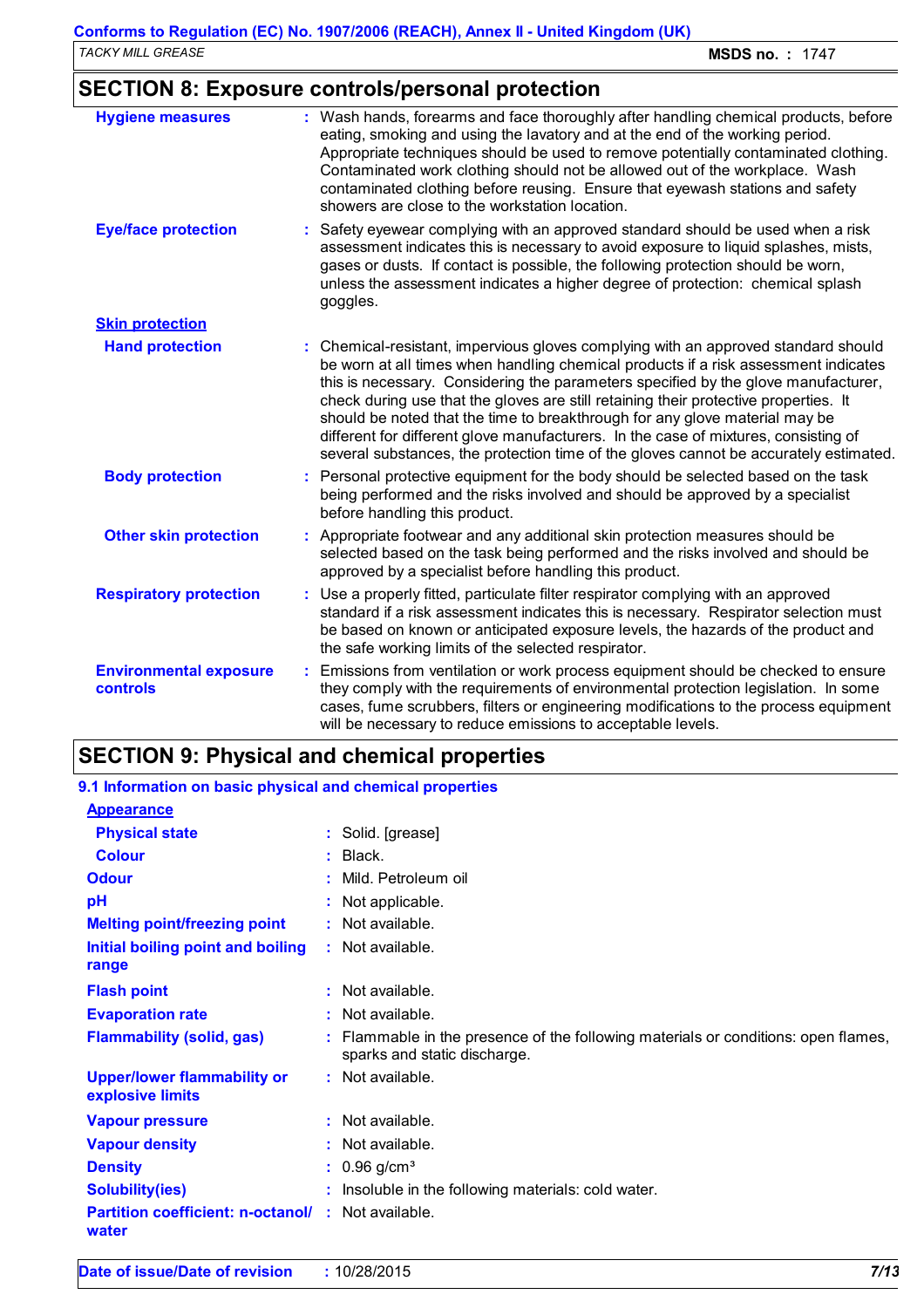# **SECTION 9: Physical and chemical properties**

| <b>Auto-ignition temperature</b> | : Not available. |
|----------------------------------|------------------|
| <b>Decomposition temperature</b> | : Not available. |
| <b>Viscosity</b>                 | : Not available. |
| <b>Explosive properties</b>      | : Not available. |
| <b>Oxidising properties</b>      | : Not available. |

### **9.2 Other information**

No additional information.

# **SECTION 10: Stability and reactivity**

| <b>10.1 Reactivity</b><br><b>10.2 Chemical stability</b><br>10.3 Possibility of<br>hazardous reactions            | : No specific test data related to reactivity available for this product or its ingredients.<br>: The product is stable.<br>: Under normal conditions of storage and use, hazardous reactions will not occur. |
|-------------------------------------------------------------------------------------------------------------------|---------------------------------------------------------------------------------------------------------------------------------------------------------------------------------------------------------------|
| <b>10.4 Conditions to avoid</b><br>10.5 Incompatible materials<br><b>10.6 Hazardous</b><br>decomposition products | : No specific data.<br>: No specific data.<br>: Under normal conditions of storage and use, hazardous decomposition products<br>should not be produced.                                                       |

# **SECTION 11: Toxicological information**

### **11.1 Information on toxicological effects**

### **Acute toxicity**

| <b>Product/ingredient name</b>                                                 | <b>Result</b>                            | <b>Species</b>       | <b>Dose</b>                            | <b>Exposure</b> |  |
|--------------------------------------------------------------------------------|------------------------------------------|----------------------|----------------------------------------|-----------------|--|
| Sulfonic acids, petroleum,<br>calcium salts                                    | ILD50 Dermal                             | Rabbit               | $>5$ g/kg                              |                 |  |
| N-1-naphthylaniline                                                            | ILD50 Oral<br>ILD50 Dermal<br>ILD50 Oral | Rat<br>Rabbit<br>Rat | $>5$ g/kg<br>>5000 mg/kg<br>1625 mg/kg |                 |  |
| No known significant effects or critical hazards.<br><b>Conclusion/Summary</b> |                                          |                      |                                        |                 |  |

**Acute toxicity estimates**

| Route | <b>ATE value</b> |
|-------|------------------|
| Oral  | 25000 mg/kg      |

### **Irritation/Corrosion**

| <b>Product/ingredient name</b> | <b>Result</b>                                | <b>Species</b>   | <b>Score</b> | <b>Exposure</b>                               | <b>Observation</b>                                   |
|--------------------------------|----------------------------------------------|------------------|--------------|-----------------------------------------------|------------------------------------------------------|
| N-1-naphthylaniline            | Skin - Mild irritant                         | Rabbit           |              | 1008 hours $5$   -<br>Percent<br>Intermittent |                                                      |
|                                | Skin - Mild irritant<br>Skin - Mild irritant | Rabbit<br>Rabbit | -            | 150 Percent<br>14 hours 5<br>lPercent         | $\overline{\phantom{a}}$<br>$\overline{\phantom{a}}$ |

| <b>Conclusion/Summary</b> |                                                                                                |
|---------------------------|------------------------------------------------------------------------------------------------|
| <b>Skin</b>               | : No known significant effects or critical hazards.                                            |
| <b>Eyes</b>               | : Causes eye irritation.                                                                       |
| <b>Respiratory</b>        | : No known significant effects or critical hazards.                                            |
| <b>Sensitisation</b>      |                                                                                                |
| <b>Conclusion/Summary</b> |                                                                                                |
| <b>Skin</b>               | May cause an allergic skin reaction.                                                           |
| <b>Respiratory</b>        | : Sensitisation not suspected for humans.                                                      |
| <b>Mutagenicity</b>       |                                                                                                |
| <b>Conclusion/Summary</b> | : There are no data available on the mixture itself. Mutagenicity not suspected for<br>humans. |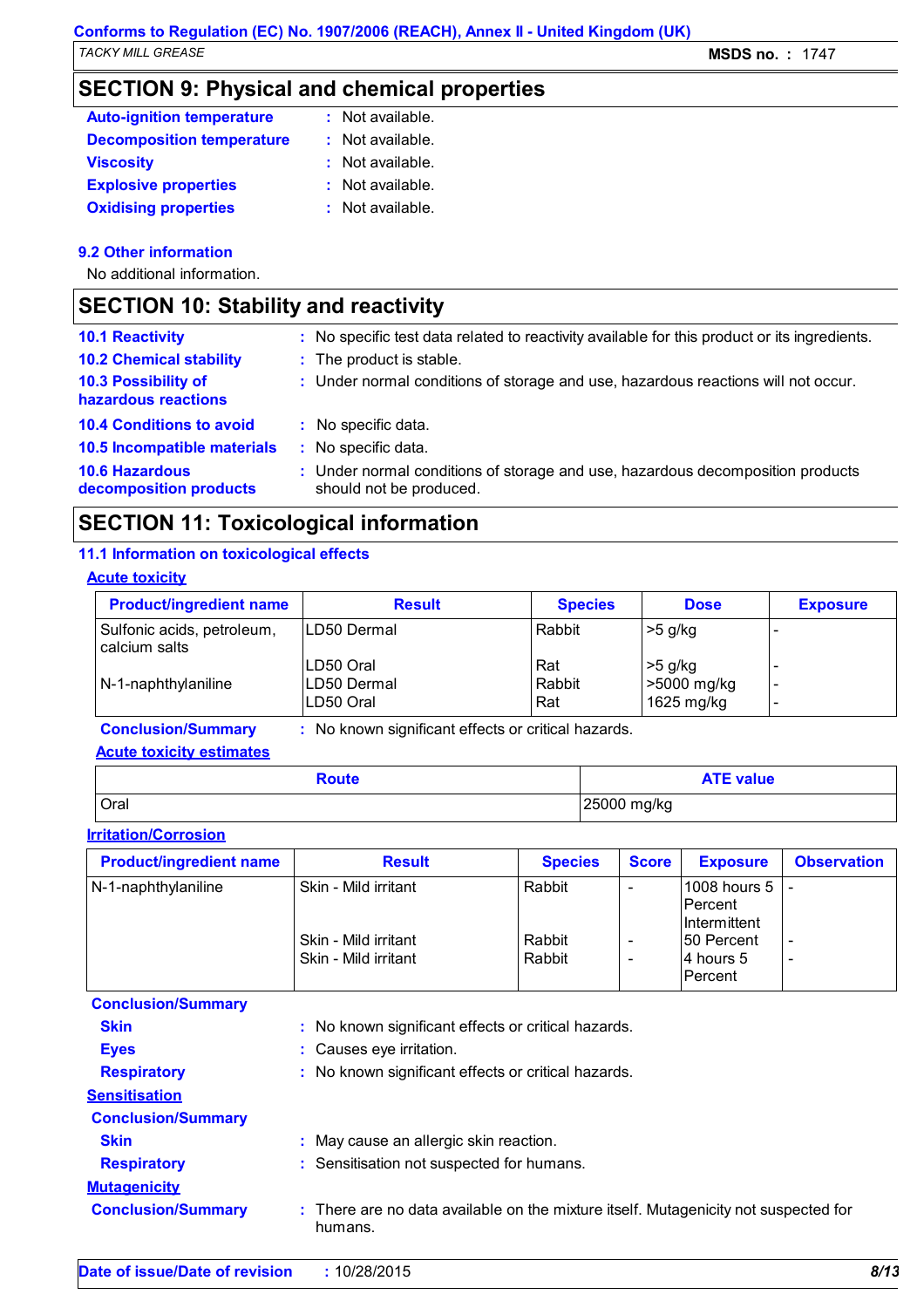# **SECTION 11: Toxicological information**

| <b>Carcinogenicity</b>                                  |                                                                                                                              |  |  |  |
|---------------------------------------------------------|------------------------------------------------------------------------------------------------------------------------------|--|--|--|
| <b>Conclusion/Summary</b>                               | : There are no data available on the mixture itself. Carcinogenicity not suspected for<br>humans.                            |  |  |  |
| <b>Reproductive toxicity</b>                            |                                                                                                                              |  |  |  |
| <b>Conclusion/Summary</b>                               | : There are no data available on the mixture itself. Not considered to be dangerous to<br>humans, according to our database. |  |  |  |
| <b>Teratogenicity</b>                                   |                                                                                                                              |  |  |  |
| <b>Conclusion/Summary</b>                               | : There are no data available on the mixture itself. Teratogenicity not suspected for<br>humans.                             |  |  |  |
| <b>Specific target organ toxicity (single exposure)</b> |                                                                                                                              |  |  |  |

Not available.

### **Specific target organ toxicity (repeated exposure)**

| <b>Product/ingredient name</b>                         |                                                                                                          | <b>Category</b> | <b>Route of</b><br>exposure | <b>Target organs</b> |
|--------------------------------------------------------|----------------------------------------------------------------------------------------------------------|-----------------|-----------------------------|----------------------|
| N-1-naphthylaniline                                    |                                                                                                          | Category 2      | Not determined              | Not determined       |
| <b>Aspiration hazard</b><br>Not available.             |                                                                                                          |                 |                             |                      |
| <b>Information on the likely</b><br>routes of exposure | : Routes of entry anticipated: Oral, Dermal.                                                             |                 |                             |                      |
| <b>Potential acute health effects</b>                  |                                                                                                          |                 |                             |                      |
| <b>Eye contact</b>                                     | : Causes serious eye irritation.                                                                         |                 |                             |                      |
| <b>Inhalation</b>                                      | No known significant effects or critical hazards.                                                        |                 |                             |                      |
| <b>Skin contact</b>                                    | May cause an allergic skin reaction.                                                                     |                 |                             |                      |
| <b>Ingestion</b>                                       | : No known significant effects or critical hazards.                                                      |                 |                             |                      |
|                                                        | Symptoms related to the physical, chemical and toxicological characteristics                             |                 |                             |                      |
| <b>Eye contact</b>                                     | : Adverse symptoms may include the following:<br>pain or irritation<br>watering<br>redness               |                 |                             |                      |
| <b>Inhalation</b>                                      | : No specific data.                                                                                      |                 |                             |                      |
| <b>Skin contact</b>                                    | : Adverse symptoms may include the following:<br>irritation<br>redness                                   |                 |                             |                      |
| <b>Ingestion</b>                                       | : No specific data.                                                                                      |                 |                             |                      |
|                                                        | Delayed and immediate effects and also chronic effects from short and long term exposure                 |                 |                             |                      |
| <b>Short term exposure</b>                             |                                                                                                          |                 |                             |                      |
| <b>Potential immediate</b><br>effects                  | : Not available.                                                                                         |                 |                             |                      |
| <b>Potential delayed effects</b>                       | : Not available.                                                                                         |                 |                             |                      |
| <b>Long term exposure</b>                              |                                                                                                          |                 |                             |                      |
| <b>Potential immediate</b><br>effects                  | : Not available.                                                                                         |                 |                             |                      |
| <b>Potential delayed effects</b>                       | : Not available.                                                                                         |                 |                             |                      |
| <b>Potential chronic health effects</b>                |                                                                                                          |                 |                             |                      |
| <b>Conclusion/Summary</b>                              | : No known significant effects or critical hazards.                                                      |                 |                             |                      |
| <b>General</b>                                         | : Once sensitized, a severe allergic reaction may occur when subsequently exposed to<br>very low levels. |                 |                             |                      |
| <b>Carcinogenicity</b>                                 | : No known significant effects or critical hazards.                                                      |                 |                             |                      |
| <b>Mutagenicity</b>                                    | No known significant effects or critical hazards.                                                        |                 |                             |                      |
| <b>Teratogenicity</b>                                  | : No known significant effects or critical hazards.                                                      |                 |                             |                      |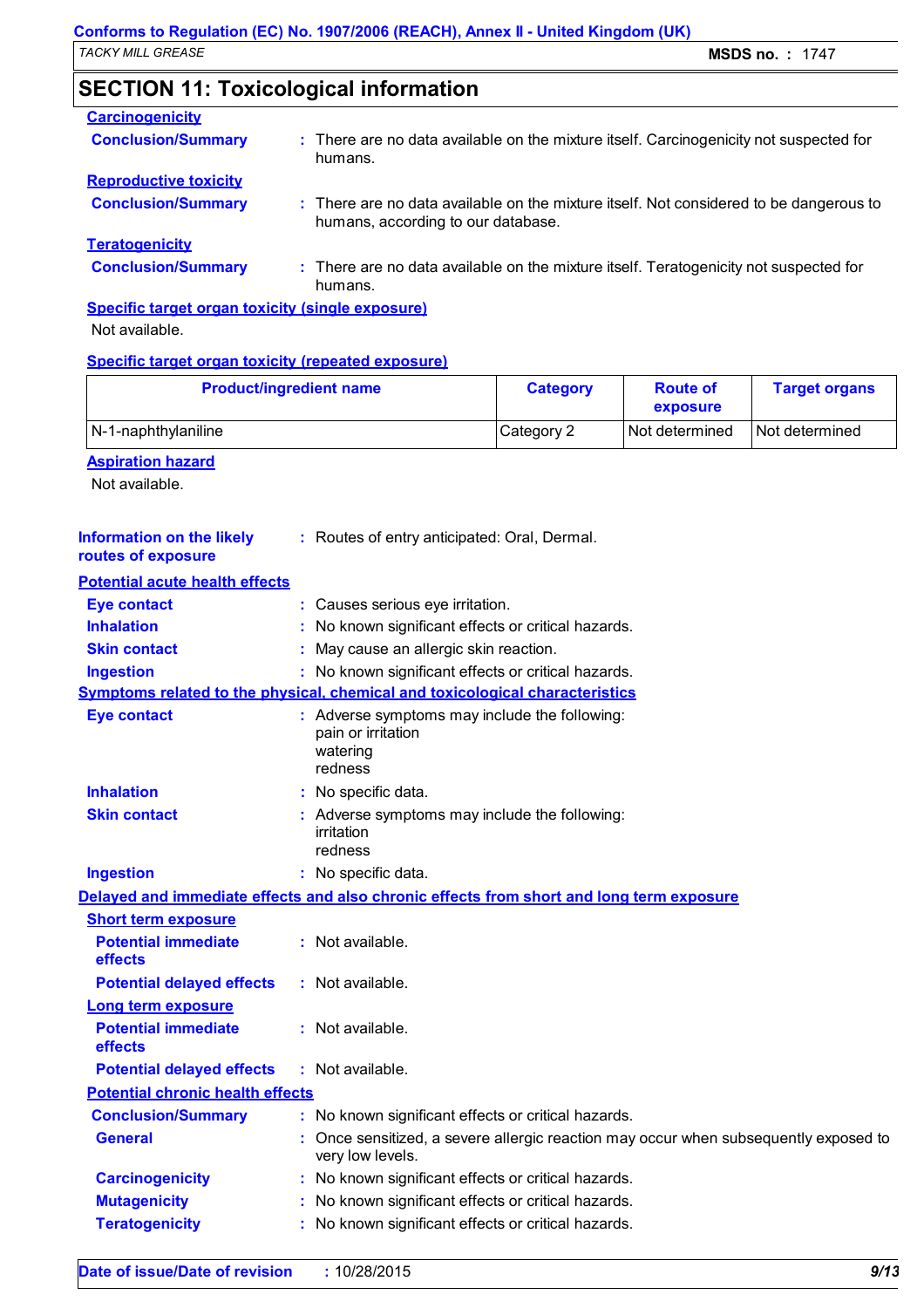### **Conforms to Regulation (EC) No. 1907/2006 (REACH), Annex II - United Kingdom (UK)** *TACKY MILL GREASE* **MSDS no. :** 1747

### **SECTION 11: Toxicological information**

**Developmental effects** : No known significant effects or critical hazards.

**Fertility effects :** No known significant effects or critical hazards.

### **Other information :** Not available.

### **SECTION 12: Ecological information**

### **12.1 Toxicity**

**Conclusion/Summary :** There are no data available on the mixture itself.

### **12.2 Persistence and degradability**

**Conclusion/Summary :** This product has not been tested for biodegradation. Not expected to be rapidly degradable.

| <b>Product/ingredient name</b> | <b>Aquatic half-life</b> | <b>Photolysis</b> | Biodegradability |
|--------------------------------|--------------------------|-------------------|------------------|
| <b>TACKY MILL GREASE</b>       |                          |                   | Not readily      |

### **12.3 Bioaccumulative potential**

| <b>Product/ingredient name</b> | <b>LogP</b> <sub>ow</sub> | <b>BCF</b> | <b>Potential</b> |
|--------------------------------|---------------------------|------------|------------------|
| $N-1$ -naphthylaniline         | 4.28                      | 1424       | high             |

| <b>12.4 Mobility in soil</b>                            |                    |
|---------------------------------------------------------|--------------------|
| <b>Soil/water partition</b><br><b>coefficient (Koc)</b> | : Not available.   |
| <b>Mobility</b>                                         | $:$ Not available. |
| 12.5 Results of PBT and vPvB assessment                 |                    |

| <b>PBT</b>  | : Not applicable. |
|-------------|-------------------|
| <b>vPvB</b> | : Not applicable. |

**12.6 Other adverse effects** : No known significant effects or critical hazards.

### **SECTION 13: Disposal considerations**

The information in this section contains generic advice and guidance. The list of Identified Uses in Section 1 should be consulted for any available use-specific information provided in the Exposure Scenario(s).

### **13.1 Waste treatment methods**

| <b>Product</b>             |                                                                                                                                                                                                                                                                                                                                                                                                                                                                                                                                                     |
|----------------------------|-----------------------------------------------------------------------------------------------------------------------------------------------------------------------------------------------------------------------------------------------------------------------------------------------------------------------------------------------------------------------------------------------------------------------------------------------------------------------------------------------------------------------------------------------------|
| <b>Methods of disposal</b> | : The generation of waste should be avoided or minimised wherever possible.<br>Disposal of this product, solutions and any by-products should at all times comply<br>with the requirements of environmental protection and waste disposal legislation and<br>any regional local authority requirements. Dispose of surplus and non-recyclable<br>products via a licensed waste disposal contractor. Waste should not be disposed of<br>untreated to the sewer unless fully compliant with the requirements of all authorities<br>with jurisdiction. |
| <b>Hazardous waste</b>     | : The classification of the product may meet the criteria for a hazardous waste.                                                                                                                                                                                                                                                                                                                                                                                                                                                                    |
| <b>Packaging</b>           |                                                                                                                                                                                                                                                                                                                                                                                                                                                                                                                                                     |
| <b>Methods of disposal</b> | : The generation of waste should be avoided or minimised wherever possible. Waste<br>packaging should be recycled. Incineration or landfill should only be considered<br>when recycling is not feasible.                                                                                                                                                                                                                                                                                                                                            |
| <b>Special precautions</b> | : This material and its container must be disposed of in a safe way. Care should be<br>taken when handling emptied containers that have not been cleaned or rinsed out.<br>Empty containers or liners may retain some product residues. Avoid dispersal of spilt<br>material and runoff and contact with soil, waterways, drains and sewers.                                                                                                                                                                                                        |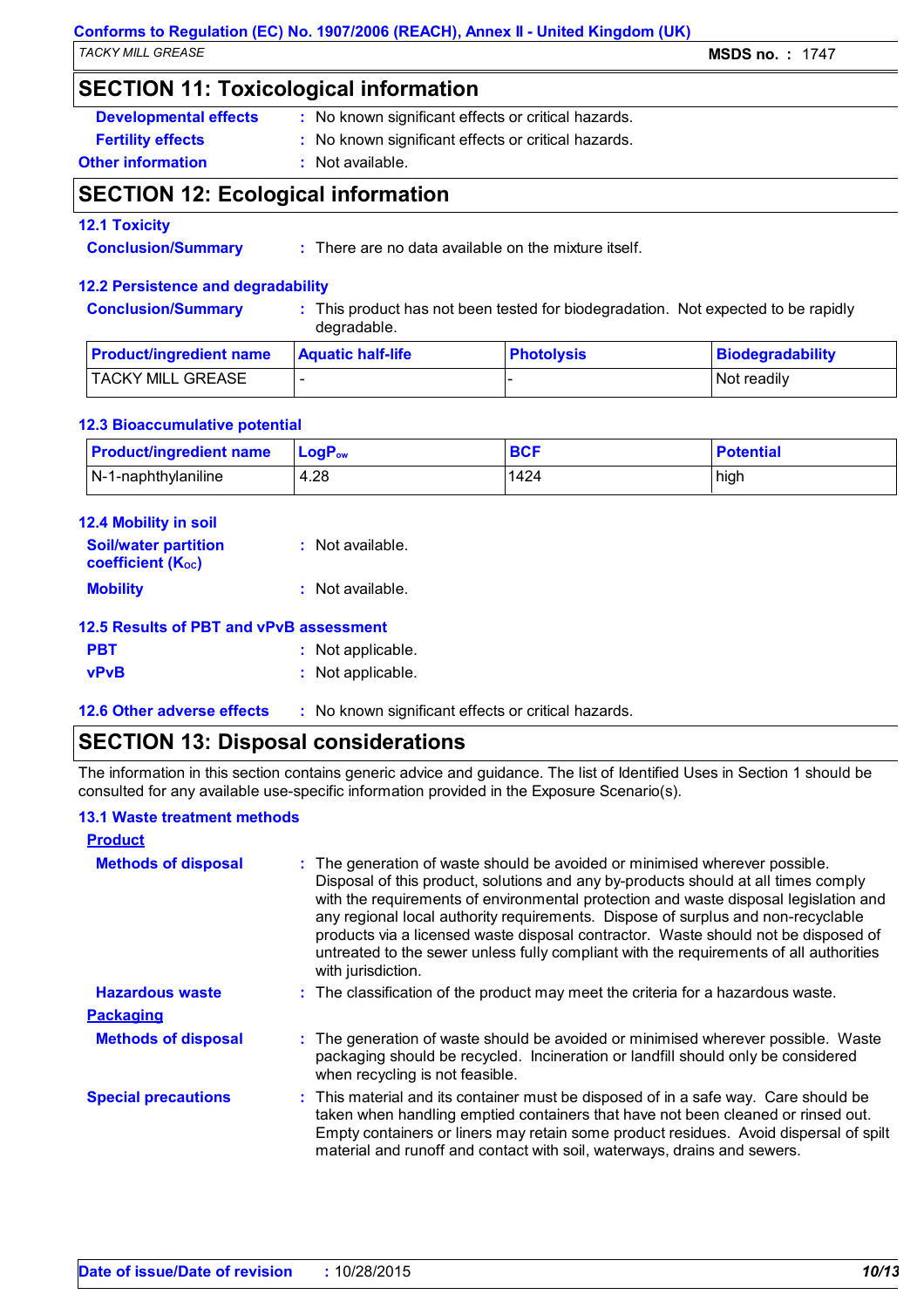### **SECTION 14: Transport information**

|                                           | <b>ADR/RID</b>           | <b>ADN</b>               | <b>IMDG</b>    | <b>IATA</b>    |
|-------------------------------------------|--------------------------|--------------------------|----------------|----------------|
| 14.1 UN number                            | Not regulated.           | Not regulated.           | Not regulated. | Not regulated. |
| 14.2 UN proper<br>shipping name           | $\overline{\phantom{a}}$ | $\overline{\phantom{a}}$ |                |                |
| <b>14.3 Transport</b><br>hazard class(es) | $\overline{\phantom{a}}$ | $\overline{\phantom{a}}$ |                |                |
| 14.4 Packing group  -                     |                          | ٠                        |                |                |
| 14.5<br><b>Environmental</b><br>hazards   | No.                      | No.                      | No.            | No.            |
| <b>Additional</b><br><b>information</b>   | -                        |                          |                |                |

**14.6 Special precautions for user**

**Transport within user's premises:** always transport in closed containers that are **:** upright and secure. Ensure that persons transporting the product know what to do in the event of an accident or spillage.

**14.7 Transport in bulk according to Annex II of MARPOL 73/78 and the IBC Code**

### **SECTION 15: Regulatory information**

**:** Not available.

**Other EU regulations Annex XVII - Restrictions on the manufacture, placing on the market and use of certain dangerous substances, mixtures and articles** : Not applicable. **Europe inventory EINECS/ELINCS :** All components are listed or exempted. **Black List Chemicals (76/464/EEC) :** Not listed **Priority List Chemicals (793/93/EEC) :** Not listed **Integrated pollution prevention and control list (IPPC) - Air :** Not listed **Integrated pollution prevention and control list (IPPC) - Water :** Not listed **International regulations 15.1 Safety, health and environmental regulations/legislation specific for the substance or mixture EU Regulation (EC) No. 1907/2006 (REACH) Annex XIV - List of substances subject to authorisation Substances of very high concern** None of the components are listed. **Seveso Directive** This product is not controlled under the Seveso Directive.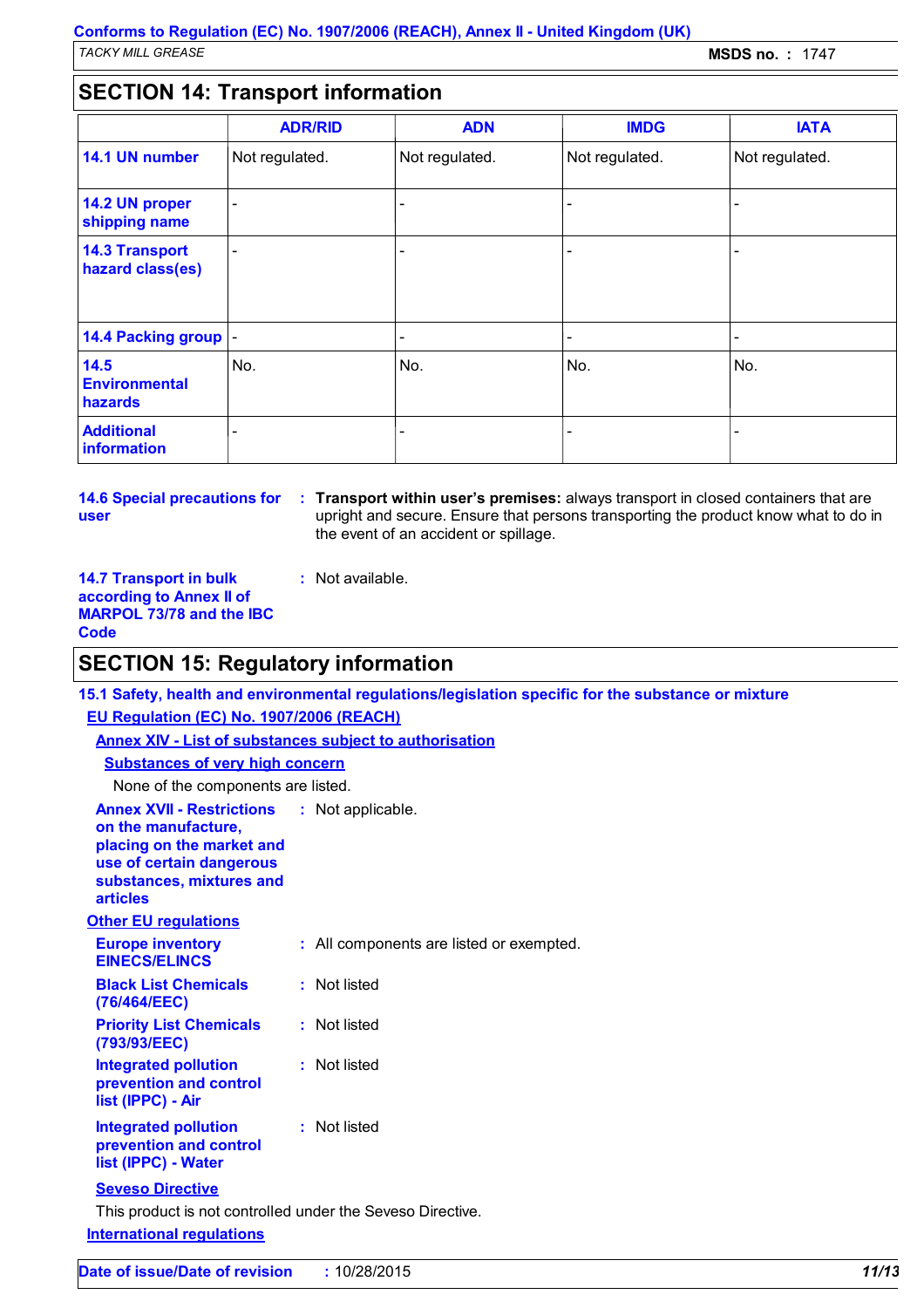# **SECTION 15: Regulatory information**

| <b>15.2 Chemical Safety</b><br>Assessment                                          | : This product contains substances for which Chemical Safety Assessments are still<br>required.                                                                                                                                                                                                                                                                                                                                                                                                                                                                                                                                                                 |
|------------------------------------------------------------------------------------|-----------------------------------------------------------------------------------------------------------------------------------------------------------------------------------------------------------------------------------------------------------------------------------------------------------------------------------------------------------------------------------------------------------------------------------------------------------------------------------------------------------------------------------------------------------------------------------------------------------------------------------------------------------------|
| <b>Chemical Weapons</b><br><b>Convention List Schedule</b><br><b>III Chemicals</b> | : Not listed                                                                                                                                                                                                                                                                                                                                                                                                                                                                                                                                                                                                                                                    |
| <b>Chemical Weapons</b><br><b>Convention List Schedule II</b><br><b>Chemicals</b>  | : Not listed                                                                                                                                                                                                                                                                                                                                                                                                                                                                                                                                                                                                                                                    |
| <b>Chemical Weapons</b><br><b>Convention List Schedule I</b><br><b>Chemicals</b>   | Canada inventory: All components are listed or exempted.<br>: Not listed                                                                                                                                                                                                                                                                                                                                                                                                                                                                                                                                                                                        |
| <b>International lists</b>                                                         | Europe inventory EINECS/ELINCS: All components are listed or exempted.<br>Australia inventory (AICS): All components are listed or exempted.<br>China inventory (IECSC): All components are listed or exempted.<br>Japan inventory: Not determined.<br>Korea inventory: All components are listed or exempted.<br>Malaysia Inventory (EHS Register): Not determined.<br>New Zealand Inventory of Chemicals (NZIoC): All components are listed or<br>exempted.<br>Philippines inventory (PICCS): Not determined.<br>Taiwan inventory (CSNN): All components are listed or exempted.<br>United States inventory (TSCA 8b): All components are listed or exempted. |

# **SECTION 16: Other information**

 $\nabla$  Indicates information that has changed from previously issued version.

**Abbreviations and acronyms :** ATE = Acute Toxicity Estimate

|  | $\bullet$ . ALC – ACULT TOXICITY ESTITUTE                                     |
|--|-------------------------------------------------------------------------------|
|  | CLP = Classification, Labelling and Packaging Regulation [Regulation (EC) No. |
|  | 1272/2008]                                                                    |
|  | DMEL = Derived Minimal Effect Level                                           |
|  | DNEL = Derived No Effect Level                                                |
|  | EUH statement = CLP-specific Hazard statement                                 |
|  | PBT = Persistent, Bioaccumulative and Toxic                                   |
|  | PNEC = Predicted No Effect Concentration                                      |
|  | <b>RRN = REACH Registration Number</b>                                        |
|  | vPvB = Very Persistent and Very Bioaccumulative                               |
|  |                                                                               |

### **Procedure used to derive the classification according to Regulation (EC) No. 1272/2008 [CLP/GHS]**

| <b>Classification</b>                                               |                                                                                                                                                                                                   | <b>Justification</b>                                                                                                                                                                                                                                                                                                                                                         |  |
|---------------------------------------------------------------------|---------------------------------------------------------------------------------------------------------------------------------------------------------------------------------------------------|------------------------------------------------------------------------------------------------------------------------------------------------------------------------------------------------------------------------------------------------------------------------------------------------------------------------------------------------------------------------------|--|
| Eye Irrit. 2, H319<br>Skin Sens. 1, H317<br>Aquatic Chronic 3, H412 |                                                                                                                                                                                                   | Calculation method<br><b>Calculation method</b><br>Calculation method                                                                                                                                                                                                                                                                                                        |  |
| <b>Full text of abbreviated H</b><br><b>statements</b>              | $:$ H302<br>H315<br>H317<br>H318<br>H319<br>H373<br>H400<br>H410<br>H412                                                                                                                          | Harmful if swallowed.<br>Causes skin irritation.<br>May cause an allergic skin reaction.<br>Causes serious eye damage.<br>Causes serious eye irritation.<br>May cause damage to organs through prolonged or repeated exposure.<br>Very toxic to aquatic life.<br>Very toxic to aquatic life with long lasting effects.<br>Harmful to aquatic life with long lasting effects. |  |
| <b>Full text of classifications</b><br>[CLP/GHS]                    | : Acute Tox. 4, H302<br>Aquatic Acute 1, H400<br>Aquatic Chronic 1, H410<br>Aquatic Chronic 3, H412<br>Eye Dam. 1, H318<br>Eye Irrit. 2, H319<br>Skin Irrit. 2, H315<br><b>Skin Sens. 1, H317</b> | ACUTE TOXICITY (oral) - Category 4<br><b>ACUTE AQUATIC HAZARD - Category 1</b><br>LONG-TERM AQUATIC HAZARD - Category 1<br>LONG-TERM AQUATIC HAZARD - Category 3<br>SERIOUS EYE DAMAGE/ EYE IRRITATION - Category 1<br>SERIOUS EYE DAMAGE/ EYE IRRITATION - Category 2<br>SKIN CORROSION/IRRITATION - Category 2<br>SKIN SENSITIZATION - Category 1                          |  |
| Date of issue/Date of revision<br>: 10/28/2015                      |                                                                                                                                                                                                   | 12/13                                                                                                                                                                                                                                                                                                                                                                        |  |